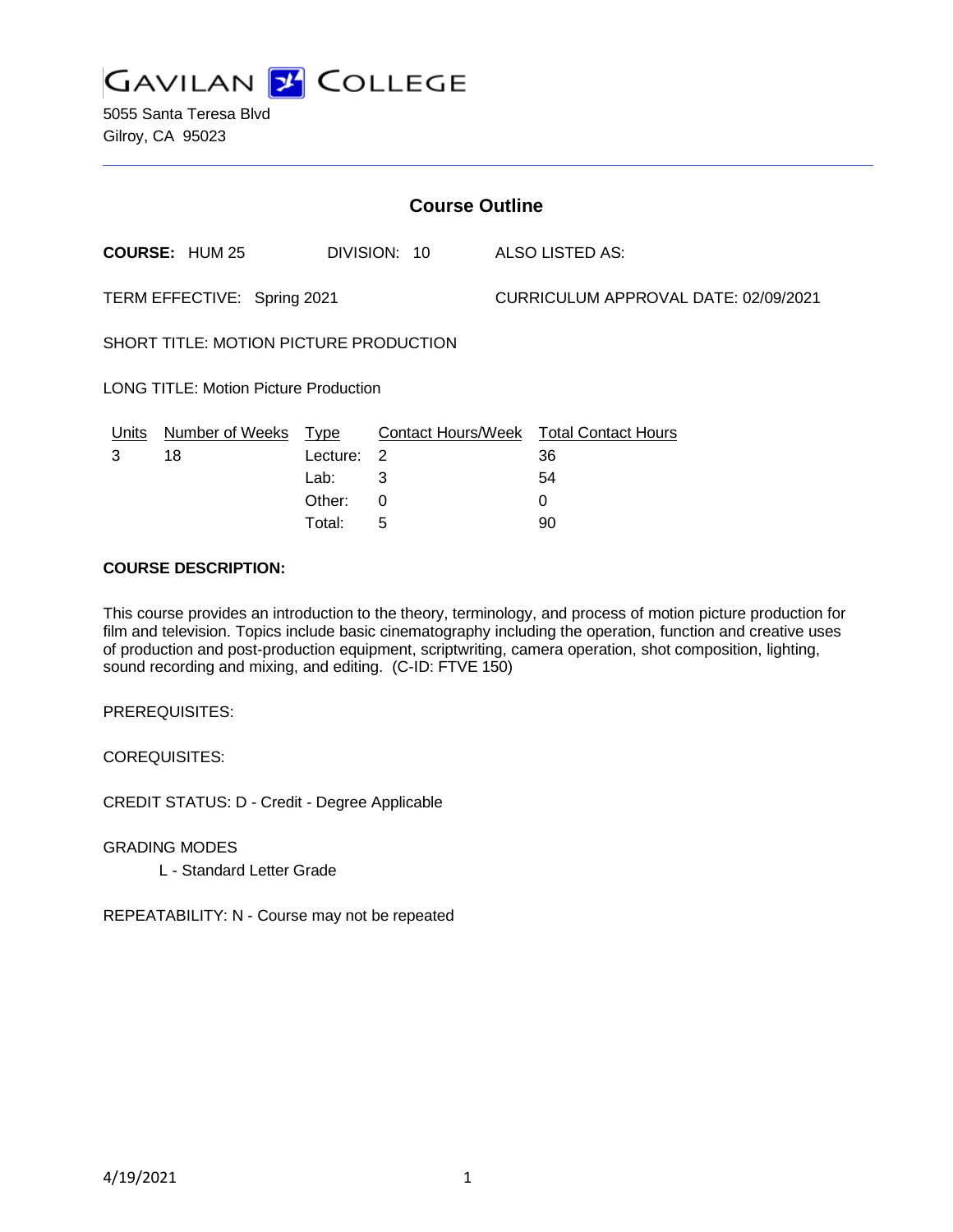SCHEDULE TYPES:

02 - Lecture and/or discussion

03 - Lecture/Laboratory

04 - Laboratory/Studio/Activity

047 - Laboratory - LEH 0.7

05 - Hybrid

71 - Dist. Ed Internet Simultaneous

72 - Dist. Ed Internet Delayed

73 - Dist. Ed Internet Delayed LAB

737 - Dist. Ed Internet LAB-LEH 0.7

## **STUDENT LEARNING OUTCOMES:**

1. Demonstrate both the technical and aesthetic aspects of film and digital cinema production and demonstrate knowledge of basic production techniques.

Measure: Exam, project

PLO: C1, C2, A6, A7

ILO: 1, 2, 5

GE-LO:

Year assessed or anticipated year of assessment: 2015

2. Operate film/digital cinema field recording equipment correctly to acquire quality products.

Measure: Project

PLO: C1, C2

ILO: 2, 5

GE-LO:

Year assessed or anticipated year of assessment: 2015

3. Conceive and execute appropriate approaches to editing field footage into cohesive projects.

Measure: Exam

PLO: C5

ILO: 1, 5

GE-LO:

Year assessed or anticipated year of assessment: 2015

4. Demonstrate a hands-on ability to perform appropriate critical thinking needed for successful teamwork in television, film or other media employment.

Measure: Exam, project

PLO: C1, C2, C5

ILO: 1, 5, 6

GE-LO:

Year assessed or anticipated year of assessment: 2015

5. Demonstrate through projects that with the power of a communicator, comes moral and ethical responsibility.

Measure: Exam, project

PLO: C1, C2, C5

ILO: 1, 5, 6

GE-LO:

Year assessed or anticipated year of assessment: 2015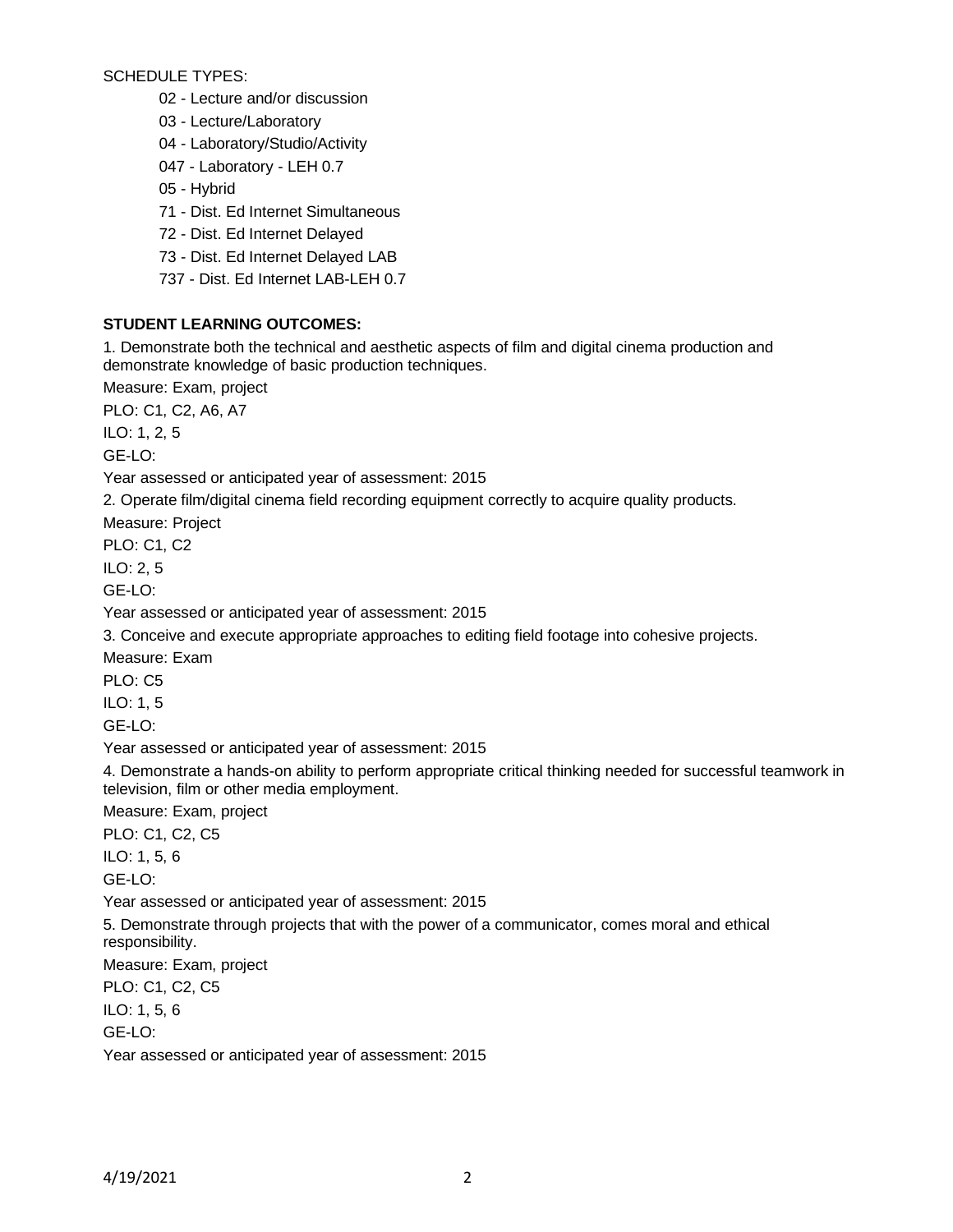## **CONTENT, STUDENT PERFORMANCE OBJECTIVES, OUT-OF-CLASS ASSIGNMENTS**

Curriculum Approval Date: 02/09/2021

# **DE MODIFICATION ONLY**

CONTENT: Camera Basics--film vs. video, film stock, developing, resolution, digital cameras, etc.

STUDENT PERFORMANCE OBJECTIVES: Identify the difference between film and video cameras and their basic operations

HOMEWORK: Read Chapters 2 (The Film Camera) and 6 (The Video Camcorder)

CONTENT: Camera Basics--framing, white balance, focus, zoom, shutter speed, lenses, aperture, focus, iris, exposure, gain, matt boxes and filters, etc.

STUDENT PERFORMANCE OBJECTIVES: Apply the camera basics to practical shooting situations HOMEWORK: Read Chapters 3 (The Lens) and 5 (Color and Filters)

CONTENT: Camera Movement--panning, tilting, tracking, dollying, craning, steadicam, handheld, etc. STUDENT PERFORMANCE OBJECTIVES: Apply camera movement techniques to actual shooting situations

HOMEWORK: Read Chapter 8 (Shooting)

CONTENT: Lighting Equipment--light meters, HMIs, bounce cards, C- stands, scrimms, barn doors, gels, ballasts, fluorescent lights, soft lights, umbrellas, cookies, etc.

STUDENT PERFORMANCE OBJECTIVES: Identify basic lighting equipment and its use

HOMEWORK: Read Chapter 11 (Lighting)

CONTENT: Lighting Techniques and Jobs--Cinematographer, Gaffer, Grip, 3- point lighting, key light, back light, fill light, daylight balance, flares, night scenes, contrasts, shadows, color temperature, rain, smoke, fire, etc.

STUDENT PERFORMANCE OBJECTIVES: Apply lighting techniques to actual shooting situations

HOMEWORK: Do the 7 lighting Schemes

CONTENT: Audio Equipment--shotgun mics, wind socks, lavalieres, mixers, XLR cables, boom poles, pistol grips, sound blankets, slates, timecode, headphones, sound rooms, etc.

STUDENT PERFORMANCE OBJECTIVES: Identify basic audio equipment and its use

HOMEWORK: Read Chapter 9 (Sound Recording Systems)

CONTENT: Audio Techniques and Jobs--Mixer, Boom Operator, Foley, booming, mixing, ambient noise, creating silence on the set, ADR / Looping, etc.

STUDENT PERFORMANCE OBJECTIVES: Apply audio recording techniques to actual shooting situations HOMEWORK: Read Chapter 10 (Sound Recording Techniques)

CONTENT: Prepare for and take midterm WEEK 9 2/3 HOURS CONTENT: Producing--funding, budgeting, etc.

STUDENT PERFORMANCE OBJECTIVES: Identify the basic funding and budgeting jobs of a producer HOMEWORK: Read Chapter 18 (Producing the Movie)

CONTENT: Producing--scheduling, securing equipment and locations, hiring crew, contracts, etc.

STUDENT PERFORMANCE OBJECTIVES: Identify the basic scheduling and hiring jobs of a producer HOMEWORK: Begin production for student project

CONTENT: The Screenplay--Spec Script vs. Shooting Script, format, translating words to images, etc.

STUDENT PERFORMANCE OBJECTIVES: Identify the format of a screenplay and apply that information into the writing of a scene

HOMEWORK: Read sample screenplay and write scene (on Final Draft)

CONTENT: Directing--analyzing the script, creating a shot list, storyboarding, etc.

STUDENT PERFORMANCE OBJECTIVES: Create shot lists and storyboards

HOMEWORK: Read Chapter 6 (Script Analysis)

CONTENT: Directing--casting, conducting rehearsals, communicating with actors, etc.

STUDENT PERFORMANCE OBJECTIVES: Identify the strategies for casting and rehearsing

HOMEWORK: Read Chapters 8 (Casting) and 9 (Rehearsal) in Directing Actors

CONTENT: Editing Basics--Non-linear editing, Final Cut Pro, capturing, timeline, etc.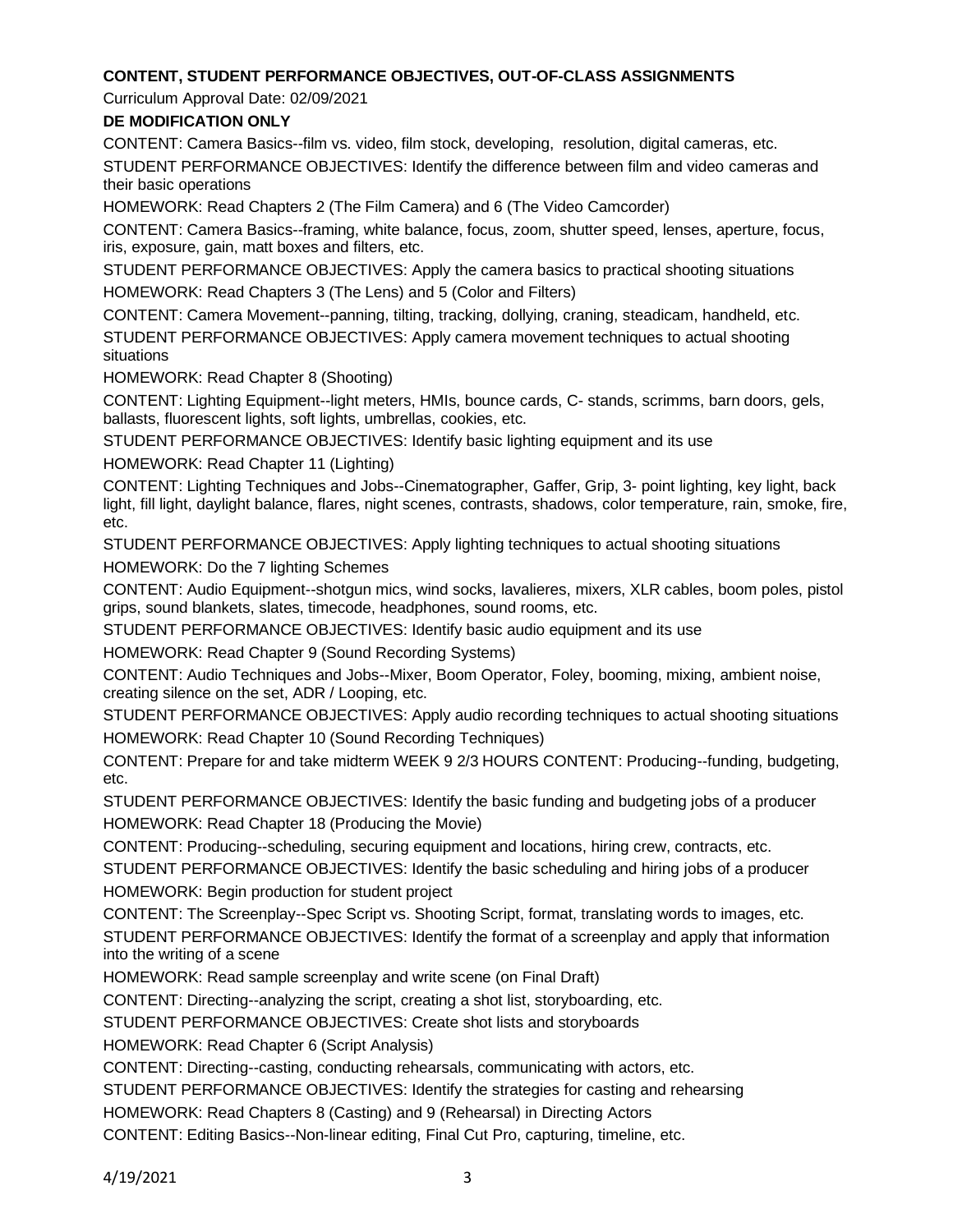STUDENT PERFORMANCE OBJECTIVES: Identify the difference between linear and non-linear editing. Navigate to Final Cut Pro, capture footage, and drop it into the timeline

HOMEWORK: Read Chapter 13 (Editing Film)

CONTENT: Editing--slip and slide trims, ripple edit, rolling edit, cross dissolves, wipes, match cuts, jump cuts, etc.

STUDENT PERFORMANCE OBJECTIVES: Identify and apply typical edits and transitions HOMEWORK: Read Chapter 14 (Editing Video)

CONTENT: Editing Audio--fades, EQ, levels, synching, ambient noise, music, looping, foley, etc.

STUDENT PERFORMANCE OBJECTIVES: Identify and apply audio manipulation on the computer HOMEWORK: Read Chapter 15 (Sound Editing)

CONTENT: Distribution and Marketing--DVD authoring, film festivals, distribution companies, etc.

STUDENT PERFORMANCE OBJECTIVES: Identify strategies to market and distribute the finished product Final Exam

# **METHODS OF INSTRUCTION:**

1. Lecture (extensive use of overhead projection and video) 2. Student participation 3. Film/video presentation to supplement lectures. 4. Guest speakers when appropriate and available.

# **METHODS OF EVALUATION:**

The types of writing assignments required: Written homework Reading reports Lab reports Essay exams The problem-solving assignments required: Field work Lab reports Exams The types of skill demonstrations required: Class performance Field work Performance exams The types of objective examinations used in the course: Multiple choice True/false Matching items The basis for assigning students grades in the course: Writing assignments: 10% - 20% Problem-solving demonstrations: 10% - 20% Skill demonstrations: 40% - 50% Objective examinations: 30% - 40% Other methods of evaluation: 0% - 0%